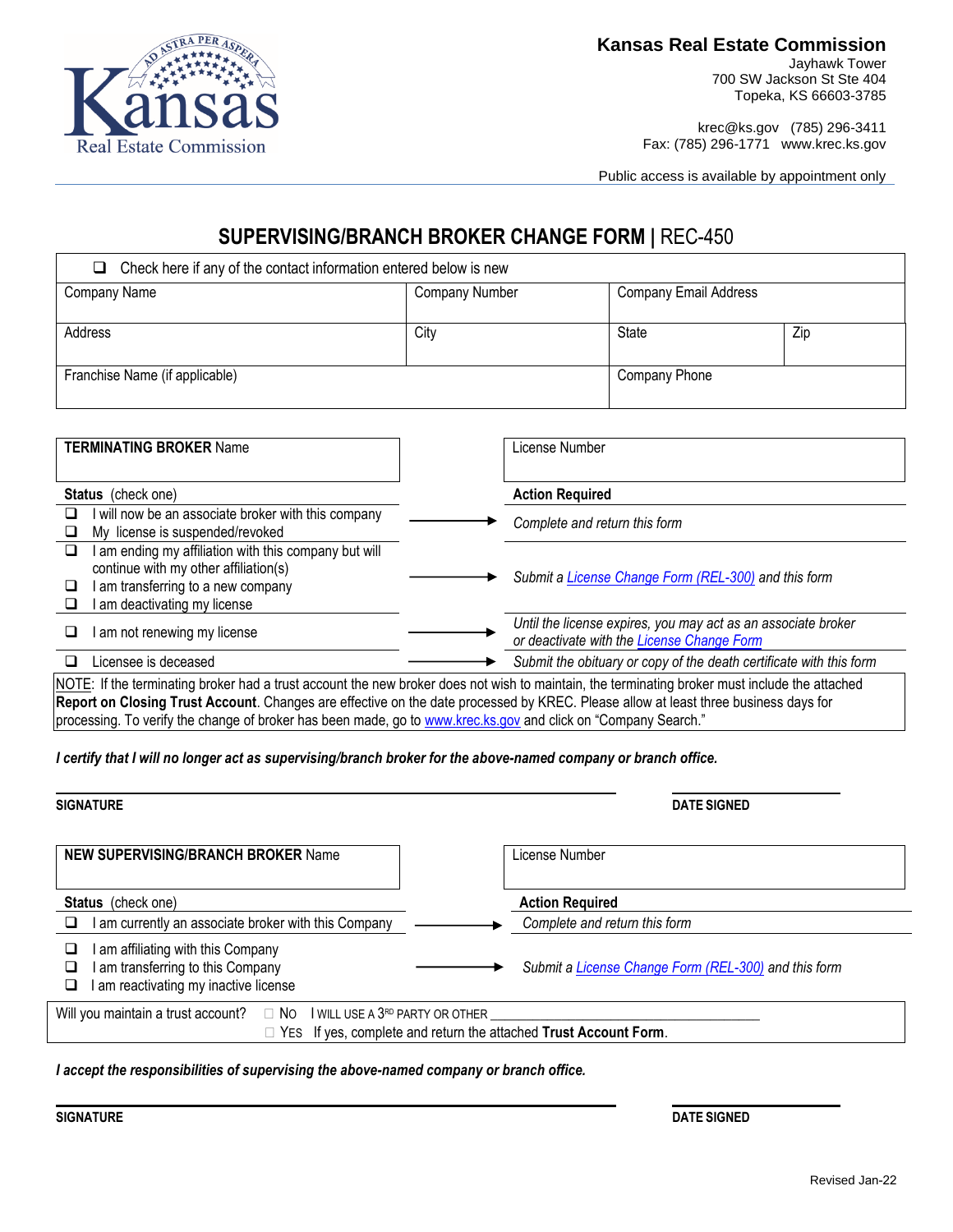

### **Kansas Real Estate Commission**

Jayhawk Tower 700 SW Jackson St Ste 404 Topeka, KS 66603-3785

krec@ks.gov (785) 296-3411 Fax: (785) 296-1771 www.krec.ks.gov

Public access is available by appointment only

#### **SUPERVISING/BRANCH BROKER CHANGE FORM |** REC-450 **TRUST ACCOUNT FORM**

| <b>Broker Name</b> | <b>Broker License Number</b>   |                       |
|--------------------|--------------------------------|-----------------------|
| Company Name       | Franchise Name (if applicable) | <b>Company Number</b> |
|                    |                                |                       |

| Trust Account Name (Account must include the words "Trust Account") |                  | <b>Account Number</b> |                    |
|---------------------------------------------------------------------|------------------|-----------------------|--------------------|
|                                                                     |                  |                       |                    |
| Bank, Saving and Loan Association, or Credit Union Name             |                  |                       |                    |
|                                                                     |                  |                       |                    |
| <b>Street Address</b>                                               |                  |                       |                    |
| City                                                                | <b>State</b>     | Zip                   | County             |
|                                                                     |                  |                       |                    |
| Phone                                                               | Email (if known) |                       | Website (if known) |
|                                                                     |                  |                       |                    |

#### **SUPERVISING/BRANCH BROKER CERTIFICATION**

### **Trust Account Form - Consent to Audit**

**New Broker – Sign below if you are opening an account or continuing an existing account.**

*I hereby authorize the aforementioned bank, savings and loan association or credit union to allow any representative of the Kansas Real Estate Commission to examine the aforementioned account at any time and to obtain any copies of any records or information therefrom.*

**SIGNATURE DATE SIGNED**

## **Report on Closing Trust Account**

#### **Terminating Broker – Sign below if the new broker is not continuing the account you opened.**

**If there are funds in the account which you are unable to disburse, contact KREC before closing the account and submitting this form.** If the funds have been in the account for five or more years, they may qualify for disbursement to the real estate recovery fund [K.S.A. 58-3061(i)]. You may send copies of contracts and any other documentation which reflects the date such funds were deposited, along with any information pertaining to efforts to disburse the funds.After review of the documentation, you will be notified whether or not the money can be disbursed to the recovery fund.

#### *I hereby notify KREC that the aforementioned trust account has been closed.*